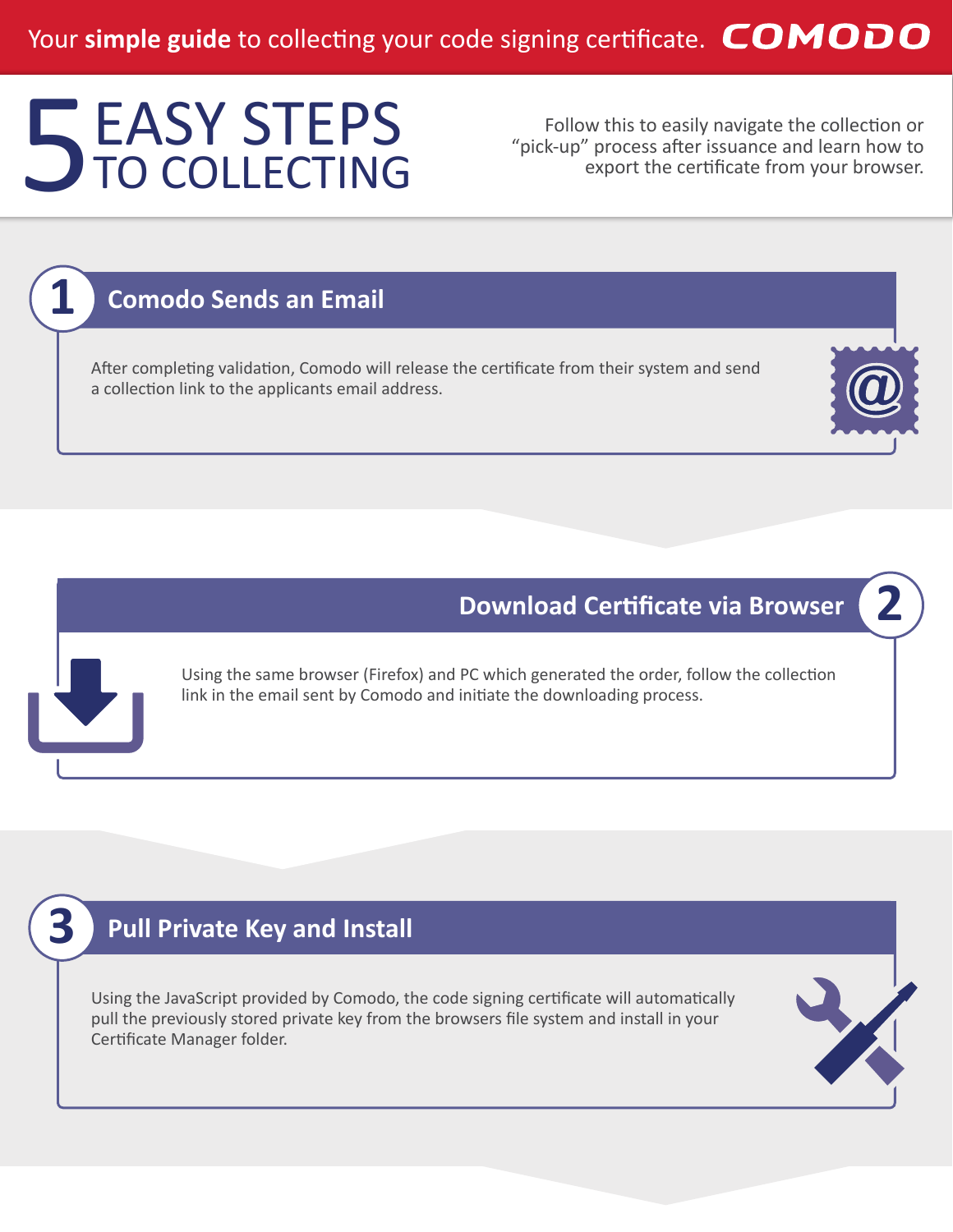# **Export and Install Certificate**

To receive the actual certificate, you must export the code signing certificate and private key from the Firefox browser and save it to your PC/desktop as a PFX (.p12) file. Follow the detailed instructions below to navigate through the export process in Firefox, the most popular browser for Code Signing products:



**4**